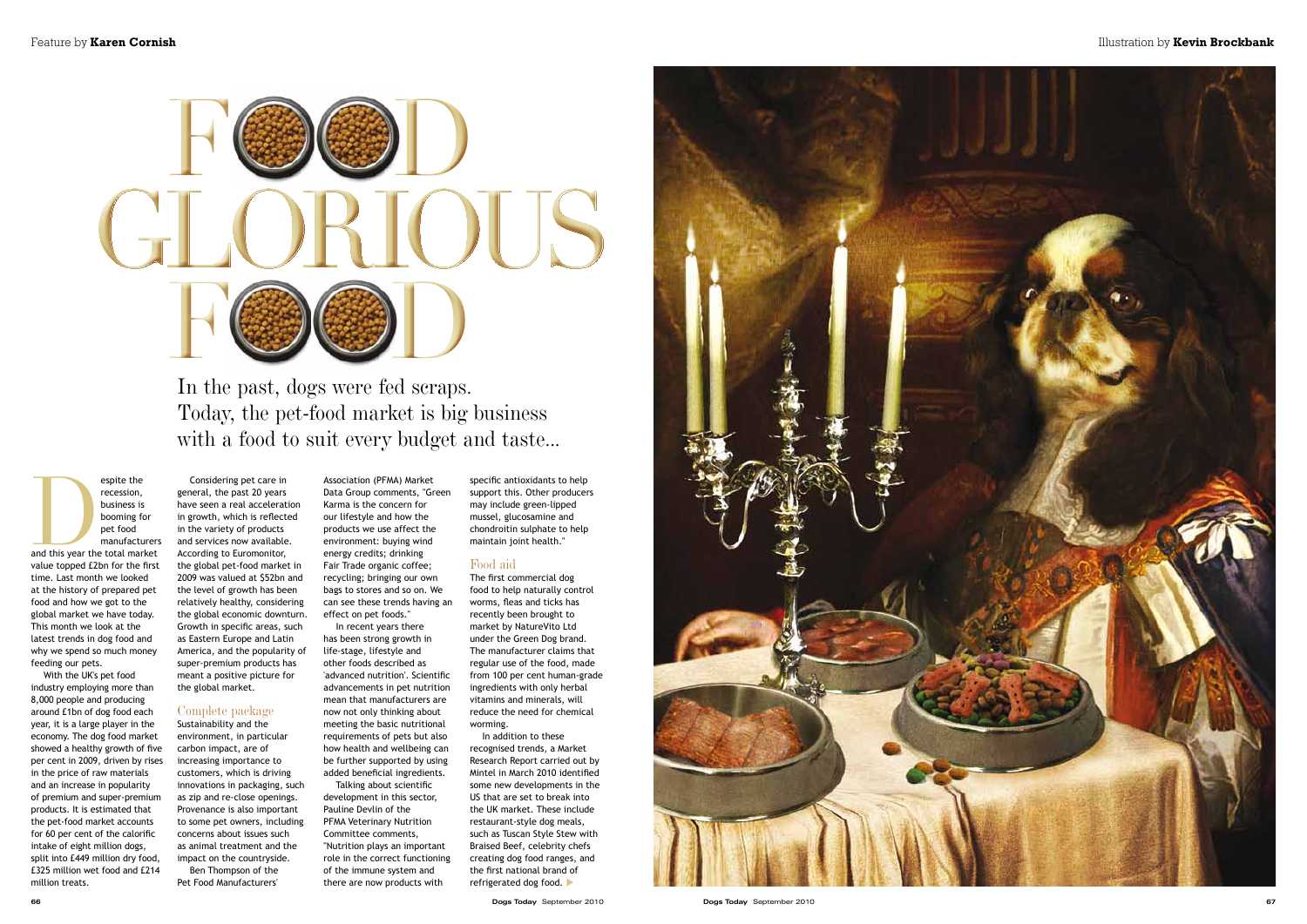## All you need to start feeding raw is a freezer...



AMP is a family-run business that has supplied raw food to pets for the past 30 years. Its original range - Prize Choice - is just raw food packaged simply with products such as chicken wings and beef tripe, but AMP found that this style of pet food did not always suit pet owners, who were more accustomed to processed brands. The company's ethos is that dogs should be fed food as naturally as possible but it understands that some owners and pets might find raw difficult or hard to understand.

Ten years ago AMP created the Natures Menu brand, offering varieties of dog foods in tins and pouches, made with minimal processing and using only the best ingredients in an effort to get more pets feeding naturally.

AMP then maximised the potential of raw diets by creating Biologically Appropriate Real Foods (BARF) under the Natures Menu brand, which are

completely balanced raw frozen meals for dogs. It has taken the guess work out of nutrition for pet owners who want to feed raw as the main food for their pets by combining the right balance of fresh premium meat cuts with carbohydrates, vegetables, fish oils, fruits and herbs. Feeding raw has suddenly become as easy as opening a packet or can of regular dog food and, as a result, is appealing to a wider spectrum of owners who feel that convenience is a must.

The raw varieties arrive frozen, ready to go straight into your freezer, and you simply take out the amount you need for the next day and leave it to thaw in the fridge overnight. The Natures Menu frozen range is available in either nuggets or blocks, depending on your dog's preferred texture, and comes in several varieties, including tripe with liver, vegetables and rice, and chicken and fish with vegetables and parsley.

ncivresamenv REAL FOOD PETS LOVE

All of the products contain fish oils for omegas and are rich in natural probiotics, vitamins and minerals, because the foods haven't been subjected to industrial processing.

Anna Webb has fed her eight-year-old Miniature Bull Terrier, Molly, on tripe all her life. Up until recently she had to buy beef tripe on its own and mix her own potato and vegetables with it to make a balanced diet for Molly. Now, thanks to Natures Menu, she can get her favourite tripe ready mixed and straight to her freezer for more convenient feeding.

"In the wild, dogs eat the stomach of their prey first and I think there's a reason for that," says Anna. "Apart from the natural stringy texture of tripe working like dental floss between the teeth, the rich enzymes contained in tripe's gastric juices keep teeth clean. I have never brushed Molly's teeth, yet they are in superb condition, so much so that her teeth were recently inspected by PDSA vet Sean Wensley on the radio show *Barking at the Moon* and he guessed her age as two years old based on her pearly whites! Natures Menu only uses the best tripe, which is raw and unprocessed, and I think it's a fantastic, convenient solution for all pet owners."



 Despite multi-national giants, such as Masterfoods and Nestle Purina Petcare, owning around two-thirds of the dogfood market by value, it hasn't stopped small, independent pet-food producers from being successful. Over the past five years the growing interest in niche areas, such as organic and natural, has created an opportunity for small companies to respond to these trends. There has been a noticeable rise in the demand for organic pet food in the last year and online chemist Chemist Direct has reported a 20 per cent rise in orders of organic varieties while sales of regular brands have remained the same.

For larger companies, supplies of raw materials can be an issue. The limited demand for organic products in the human food market means a limited supply of by-products for pet food. Producing an organic pet food may not be commercially viable for all companies at this stage.

#### Organic growth

With so much choice available these days, how can you decide what to feed your dog? The PFMA has the following advice: "All pet foods are subject to the same legislation, which ensures safety. The definition 'complete' is a legal term and pet foods labelled as such must contain all the nutrients a pet needs in the right quantity for healthy body function. Beyond this, members of the PFMA follow the Codes of Practice produced by the European Pet Food Association, FEDIAF, which include the Guide to Good Practice for the Manufacture of Safe Pet Food, and Nutritional Guidelines for Complete and Complementary Pet Food for Cats and Dogs. After these fundamentals it comes down to the needs and preferences of the individual pet and owner. There is something to meet all needs, whether it's a value product or superpremium, a natural pet food or a diet incorporating the latest science."

If advertising and marketing is confusing you when it comes to choosing pet food, the best advice is to look closely at the labels. To help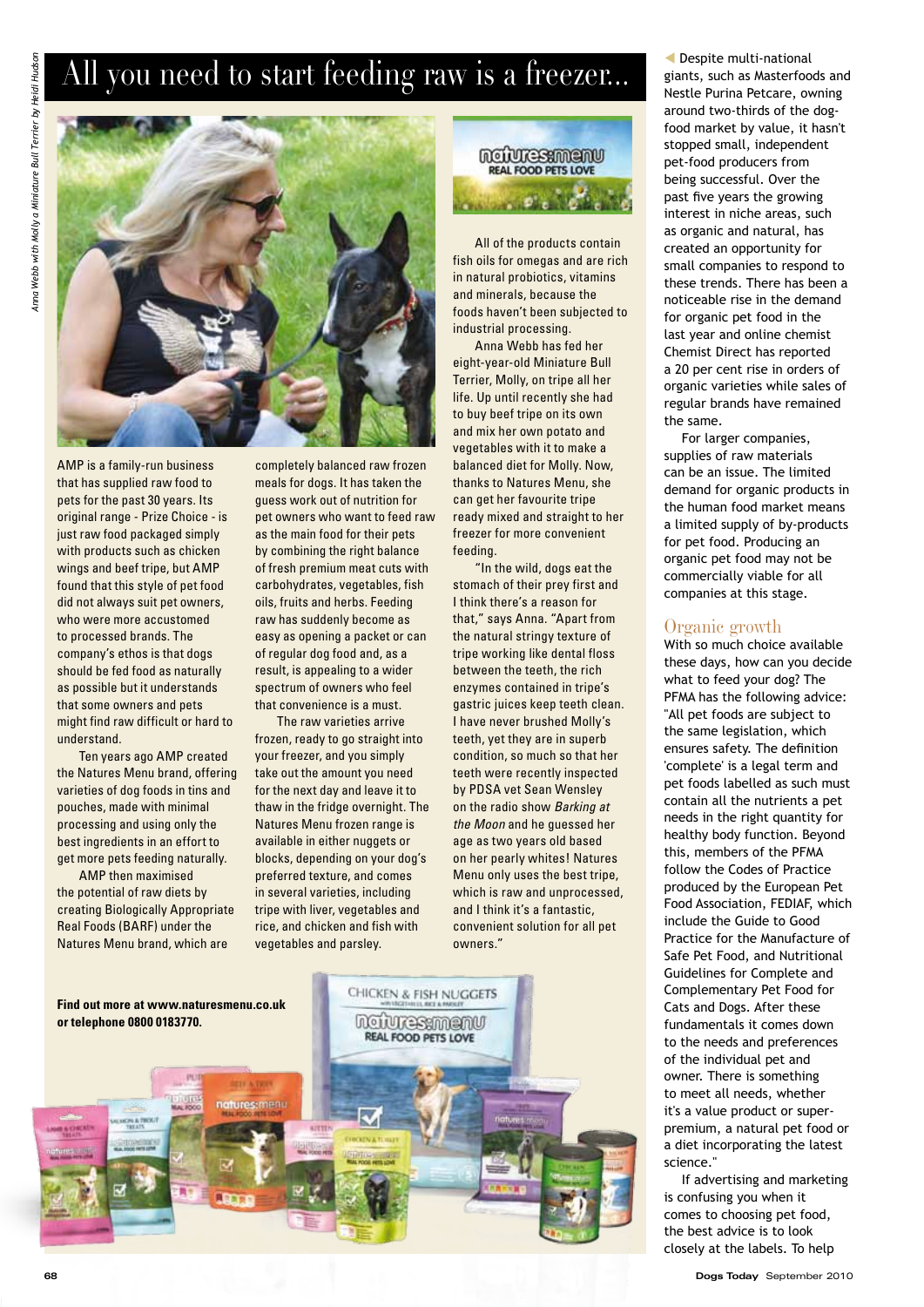Breaking into a pet-food market dominated by massive multi-national corporations is no mean feat, but small, independent producers are popping up all over the place. New manufacturers are finding niches and angles not currently catered for by the big boys and they are being rather successful at it, too.

Barking Heads may only be 18 months old, but it is built on 50 years' experience of the petfood industry. Paul Hunter and Dave O'Regan previously worked for a company that imported and

distributed an American super-premium pet food and they decided to go into business together to produce food for what they saw as a gap in the market. After a lot of research, development and testing, they launched their first varieties in December 2008. With their quirky names and branding, Bad Hair Day, Tender Loving Care, Golden Years, Puppy Days and Fat Dog Slim, they have found a dedicated following.

"What make Barking Heads different is quality and quantity," explains Paul. "We have pushed the manufacturing process to the absolute limits to include more meat in our kibble and we use natural ingredients that are naturally preserved. All the ingredients we purchase are sourced in Britain where possible, so we use Welsh lamb, Scottish salmon and English chicken."

Despite the competition, Paul was not worried about whether there would be room for another pet food. He says, "There is always room for better products that take advantage of technological advances. Our products are different, they are unique and they set new standards for the industry."

Barking Heads is not intimidated by the big boys either and describes being a small, independent producer up against multi-national giants as, "Great fun!" He continues, "The British public always loves the underdog and, as with any underdog in any walk of life, we'll always try harder. We often feel like David in Goliath's shadow and sometimes it's hard, but we are extremely passionate about Barking Heads and are continually rewarded by both our retail stockists and consumers alike with their successes."

> Beate says, "Our biggest problem is to convince the retailers that Markus Muehle is a different food at a time when they are bombarded daily with new products. The main philosophy is not just about creating a complete dog food that is as natural as possible but doing it in a way that goes hand in hand with nature without exploiting it."

#### **Find out more at www.barkingheads.co.uk**





## Barking Heads on being the underdogs





For the first two-and-ahalf years of her GSD's life, Beate Rothon tried every single dried dog food on the market, but she still had a fussy eater. Zenna had been ill with food poisoning as a puppy and, ever since, she'd had a permanently runny tummy.

Beate remembers, "I tried everything and still ended up sitting on the kitchen floor

supervising each meal, using various appetizers to get her even eating in the first place. It was no fun."

During a trip to Germany, a GSD breeder recommended a complete food that he had been feeding to all his dogs for over eight years.

"I did not want to change Zenna's food just before travelling back to England, as we'd be spending a lot of time in the car, but Zenna decided otherwise," said Beate. "She refused the food that I had brought with me and went straight on to Markus Muehle. I donated the food I had to a local charity and loaded up the car with the new food. This was three years ago and we haven't had a problem since!"

Beate, who lives in north Cornwall, contacted Markus Muehle and found out that there was no UK distributor for the food. After introducing it at a trade show in September 2009, Beate was asked if she'd take on the job of bringing it to the UK. Beate runs her own underwater photography business and had no experience of the dog-food industry, aside from breeding and training GSDs. However, she was passionate about the food and willing to learn but, with so many pet foods already in the UK, why is there a need to import another from Germany?

Although new to the UK, dogs in Europe have been enjoying Markus Muehle for more than 30 years. What makes it different to other dried pet foods is that instead of using the extruding process, the company has created its own cold pressing method, which allows the nutrients in the food not to be destroyed.

**For more information, visit www.markus-muehle.co.uk**

# A German import helps a German Shepherd





**www.mutleyandmog.co.uk** Unit 48A, Anniesland Business Park, Netherton Road, Glasgow G13 1EU Telephone 0141 950 4631. email contact@mutleyandmog.com

**Try NEW Acana Dog Food now available at Mutley & Mog contains 60% meat and NO Grain**



consumers better understand pet food labels, FEDIAF is producing a Community Code of Good Labelling Practice with recommendations for clear labelling. This will include definitions for terms such as 'organic' (based on EU legislation) and 'natural'. FEDIAF does not set a definition for 'holistic' as it is such a broad term that is very hard to quantify. It is down to the individual companies to justify the marketing term.

The new Regulation on the Marketing and Use of Feed, which will be published on 1 September 2010, will harmonise the labelling of pet food in all the 27 EU member states even further than under the current legislation that dates back to 1979.

The PFMA chief executive, Michael Bellingham, comments, "We recognised the need for an overhaul in the existing legislation and have worked hard for the last five years to ensure that there were in place new rules reflecting the needs, not only of the industry, but

> **Acana is produced in Canada and sold in 50 countries worldwide, which means it is certified to meet every international food standard.**

**The food's high protein levels (60 per cent meat), low carbohydrates, and fruit and vegetables in place of grain, provide balance without excess. The idea is that the diet mirrors the diet a dog would have had naturally in the wild to promote peak health.**

**The ingredients used are fresh and local, and include free-run chickens, whole eggs, lake whitefish and northern walleye.**

**Acana is ideal for all breeds and all life-stages and is available from** 

**www.mutleyandmog.co.uk**

## How would your dog like to win a six-month supply of Acana Wild Prairie food?

### **HOW TO ENTER:**

**To win a six-month supply of Acana Wild Prairie food for your dog (based on his size and the Acana feeding guidelines), send your name, address, telephone number and dog's breed or type to: Acana Comp,** *Dogs Today,* **The Dog House, 4 Bonseys Lane, Chobham, Surrey GU24 8JJ. Closing date for entries is 9 September 2010.**